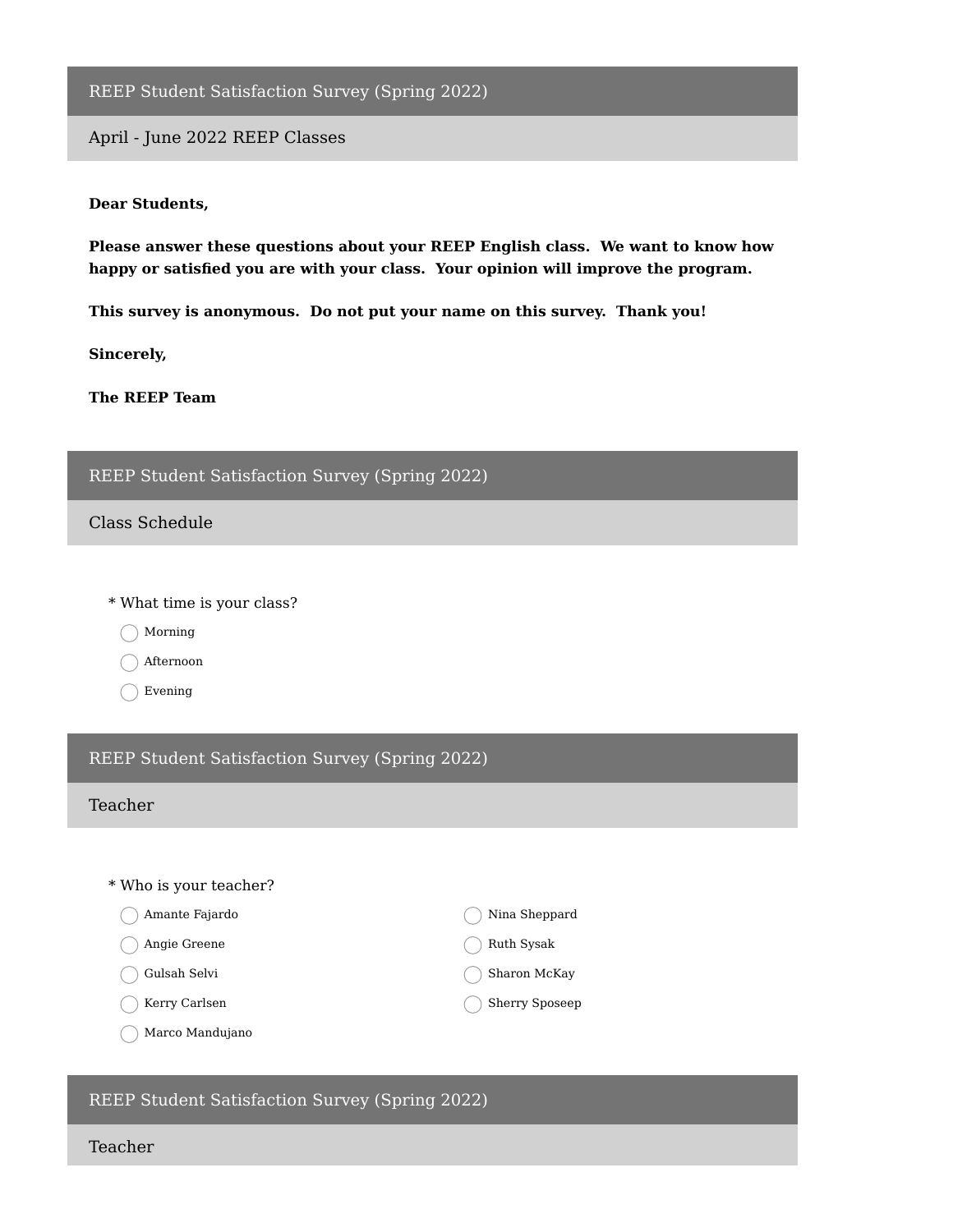### Who is your teacher?

- Angie Greene (Northstar)
- Lisa Fortune (Conversation)

| REEP Student Satisfaction Survey (Spring 2022) |                              |
|------------------------------------------------|------------------------------|
| Teacher                                        |                              |
|                                                |                              |
| * Who is your teacher?                         |                              |
| Amante Fajardo                                 | Imani Miner & Juan Rostrán   |
| Ann Wroth                                      | Marco Mandujano              |
| CK Tong                                        | Matt Kennedy                 |
| Dana Kappler                                   | Maya Edmondson               |
| Elena Vidrascu                                 | Melanie Siteki & Stacy Clark |
| Ellen Clore-Patron                             | Phil Cackley                 |

## REEP Student Satisfaction Survey (Spring 2022)

# How do you feel about your class?

- \* How is your class?
	- Excellent
	- Very good
	- $\bigcirc$  Okay
	- Not good
	- ◯ Bad

REEP Student Satisfaction Survey (Spring 2022)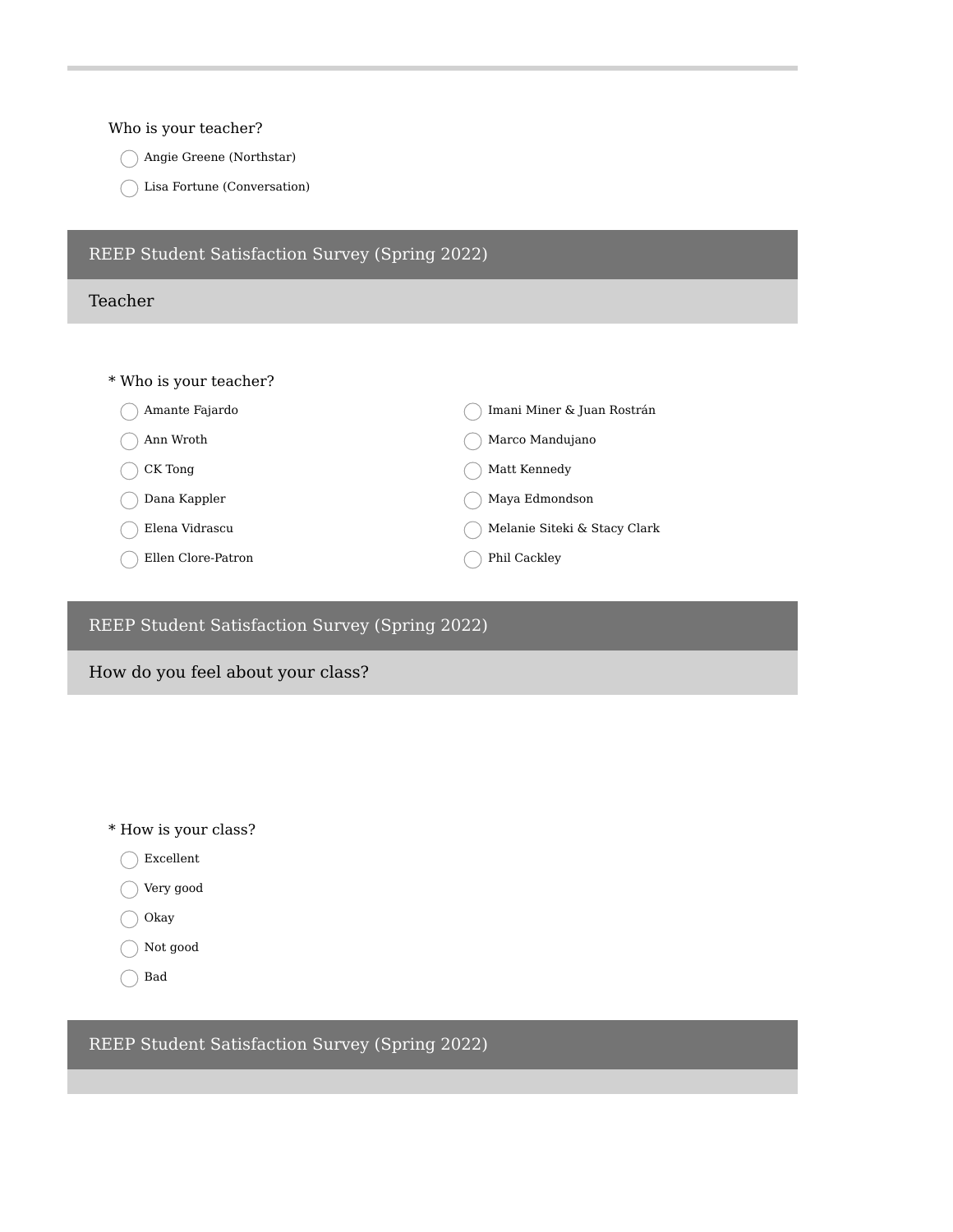For me, my REEP class is

 $\bigcap$  easy.

 $\bigcap$  just right.

 $\big)$  too difficult.

REEP Student Satisfaction Survey (Spring 2022)

My class helps me improve my English.

◯ Yes

 $\bigcap$  No

REEP Student Satisfaction Survey (Spring 2022)

My class helps me use English in my job.

Yes

 $\bigcap$  No

 $\bigcap$  I do not have a job.

REEP Student Satisfaction Survey (Spring 2022)

My class helps me to help my child in school.

◯ Yes

 $\bigcap$  No

 $\bigcap$  I do not have children in school.

REEP Student Satisfaction Survey (Spring 2022)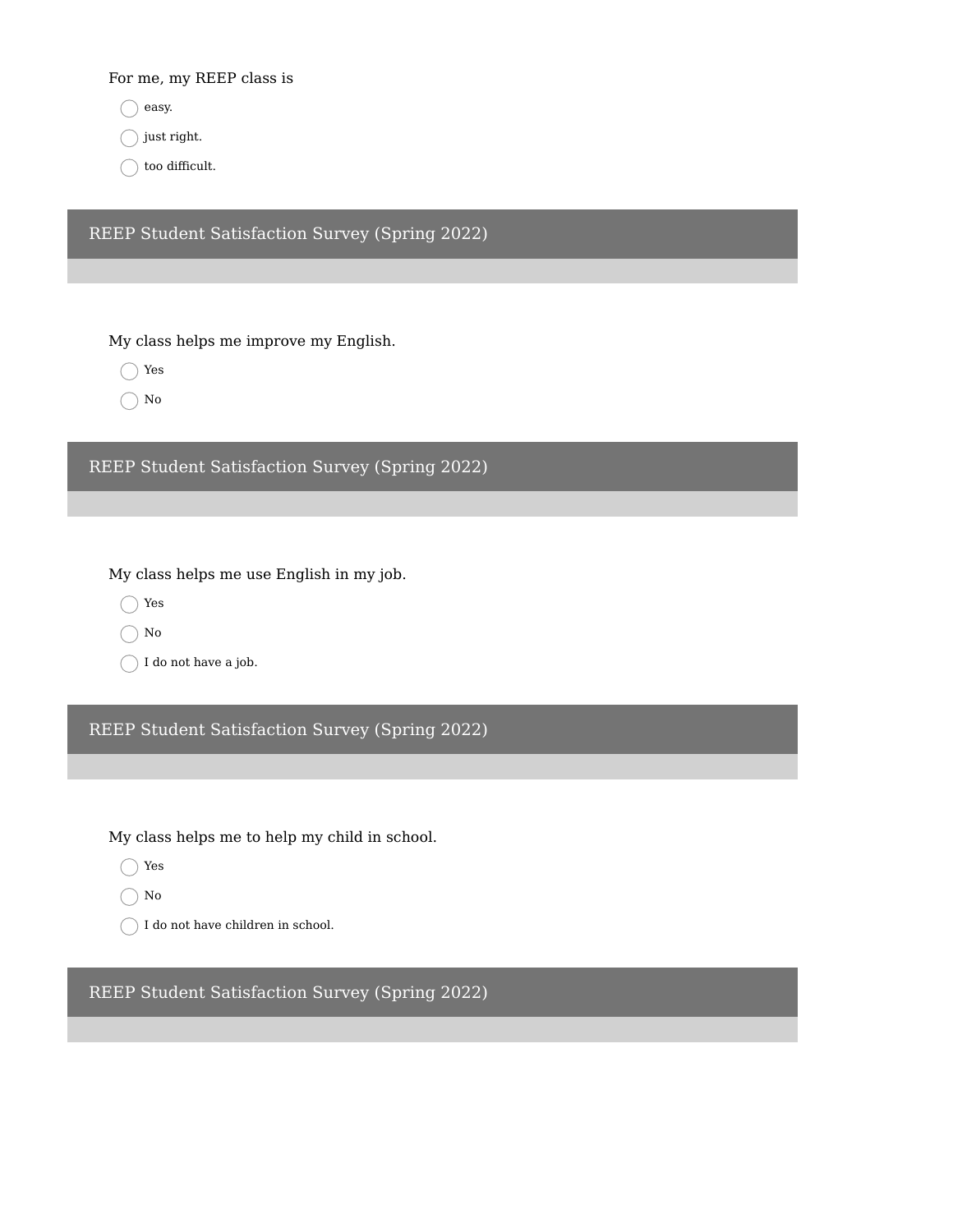My class helps me improve my (choose all that apply)

listening speaking reading writing

computer skills

REEP Student Satisfaction Survey (Spring 2022)

In my class, I like. . .

REEP Student Satisfaction Survey (Spring 2022)

In my class, I do not like. . .

REEP Student Satisfaction Survey (Spring 2022)

Class Schedule

Is the class time convenient for you?

◯ Yes

 $\bigcap$  No

## REEP Student Satisfaction Survey (Spring 2022)

Class Schedule

### **The class time is not convenient for you.**

When would you prefer to study?